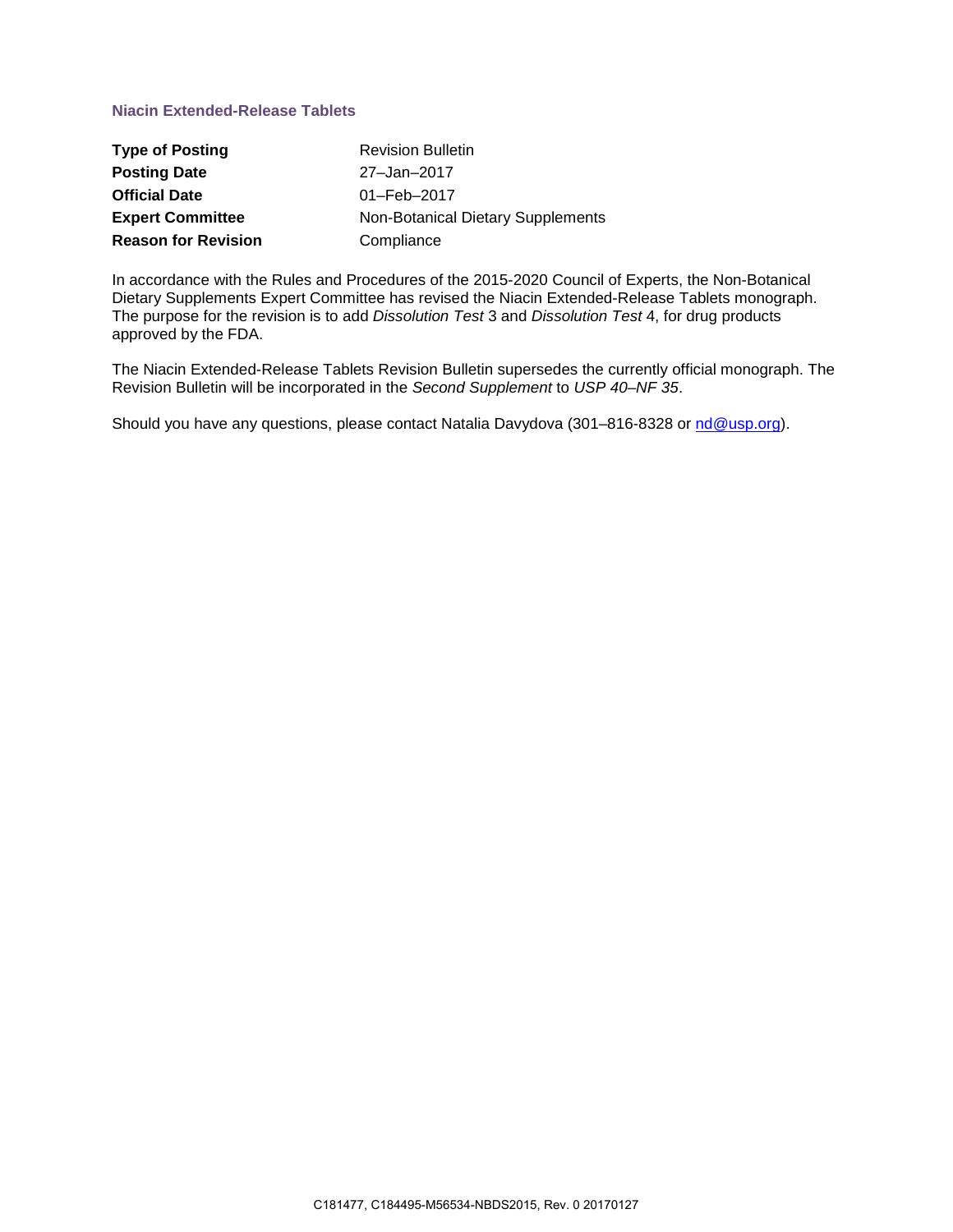# **Niacin Extended-Release Tablets** .

**s** in the corresponds to that of the *Standard solution*, as **Mode:** LC obtained in the *Assay* obtained in the Assay.

### • PROCEDURE

**Diluent:** Methanol and water (82:18) **System suitability**<br>**Mobile phase:** Methanol and water (82:18), adjusted **Sample:** Standard solution **Mobile phase:** Methanol and water (82:18), adjusted **Sample:** *Standard solutionial solutionial solutionial Suitability requirements* with glacial acetic acid to a pH of 3.15  $\pm$  0.05 with glacial acetic acid to a pH of 3.15 ± 0.05 **Suitability requirements**<br> **Standard solution:** 250 ug/mL of USP Niacin RS. **Standard factor:** NMT 2.0 **Standard solution:**<sup>250</sup> <sup>µ</sup>g/mL of USP Niacin RS, **Tailing factor:** NMT 2.0

97.8 <sup>µ</sup>g/mL of pyridine in *Diluent* **Analysis**

**Sample solution:** Transfer a quantity of powder, equiv- **Samples:** *Standard solution* and *Sample solution* alent to 50 mg of niacin from NLT 20 finely powdered Determine, in mg/mL, the content of niacin Tablets, to a suitable flask, add *Diluent*, and stir for 2 h. (C<sub>6</sub>H<sub>5</sub>NO<sub>2</sub>) in the *Medium* at each time point: Dilute with *Diluent* to a final concentration of 250 µg/ mL of niacin.  $ResU = \int r_0 / r_s \times C_s \times D$ 

Sample: Standard solution<br>[NOTE—See *Table 4* for relative retention times.]<br>Suitability requirements

**Resolution:** NLT 1.5 between pyridine and 6-hydrox-<br>At 3 h: ynicotinic acid, and NLT 1.5 between 6-hydroxynico-

tinic acid and niacin Result<sup>2</sup> = [*C<sup>2</sup>* <sup>×</sup> (*<sup>V</sup>* <sup>−</sup> *<sup>V</sup>S*) + *C<sup>1</sup>* <sup>×</sup> *<sup>V</sup>S*] × 100/*<sup>L</sup>* **Relative standard deviation:** NMT 3.0% for each of the peaks and the peaks are the peaks at 6 h:

**Analysis**

*Samples: Standard solution and Sample solution* Calculate the percentage of the labeled amount of niacin  $(C_6H_5NO_2)$  in the portion of Tablets taken: At 9 h:

$$
Result = (r_U/r_S) \times (C_S/C_U) \times 100
$$

- *<sup>r</sup><sup>U</sup>* = peak area of niacin from the *Sample solution*
- $r<sub>S</sub>$  = peak area of niacin from the *Standard solution* At 12 h:
- *C<sup>S</sup>* = concentration of USP Niacin RS in the  $Standard$ *solution* (*mg/mL*)
- $C_U$  = nominal concentration of niacin in the *Sample solution* (mg/mL)
- Acceptance criteria: 90.0%–110.0%

### $P$ **ERFORMANCE TESTS**

### *Change to read:*

•

**Test 1**<br> **Medium:** Water; 900 mL<br> **Medium:** Water; 900 mL<br> **Apparatus 1:** 100 rpm<br> **Colomic Medium re-**<br> **Colomic C<sub>6</sub>H<sub>5</sub>NO<sub>2</sub>) dissolved at the labeled amount of<br>
placement. [NOTE—Withdraw the same volume at<br>
placement** 

- 
- **Solution A:** Solution of sodium heptanesulfonate in acetic acid, methanol, and water  $(4:44:33:19)$ , w/w<sup>1</sup> **Mobile phase:** Mixture of methanol, water, and *Solu-***DEFINITION**<br>
Miacin Extended-Release Tablets contain NLT 90.0% and<br>
MIT 110.0% of the labeled amount of niacin<br>
(C<sub>6</sub>H<sub>5</sub>NO<sub>2</sub>).<br>
C<sub>6</sub>H<sub>5</sub>NO<sub>2</sub>).<br>
C<sub>6</sub>H<sub>5</sub>NO<sub>2</sub>).<br>
C<sub>6</sub>H<sub>5</sub>NO<sub>2</sub>).<br>
C<sub>6</sub>H<sub>5</sub>NO<sub>2</sub>). **IDENTIFICATION**<br>• **A** The retention time of the major peak of the *Sample* (See Chromatography  $\langle 621 \rangle$ , System Suitability.) (See *Chromatography* 〈621〉*, System Suitability*.) • **A.** The retention time of the major peak of the *Sample* **Column:** 3.9-mm  $\times$  15-cm; 10-µm packing L1 **ASSAY Flow rate:** 1.0 mL/min **PRoof Injection volume:** 15 µL **System suitability** <sup>50</sup> <sup>µ</sup>g/mL of USP 6-Hydroxynicotinic Acid RS, and **Relative standard deviation:** NMT 2.0% **Chromatographic system**<br>
(See *Chromatography*  $\langle 621 \rangle$ , *System Suitability*.)<br> **Computer**  $r_y$  = peak area of niacin from the *Standard solution*<br> **Mode:** LC  $r<sub>S</sub>$  = peak area of niacin from the *Standard solution*  $C<sub>S</sub>$  = concentration of USP Niacin RS in the
	- **Detector:** UV 260 nm<br> **Detector:** UV 260 nm<br> **C**<sub>S</sub> = concentration of USP Niacin RS in the Standard solution (mg/mL)

**Column:** 4.6-mm × 15-cm; 5-µm packing L8<br>
Flow rate: 1.0 mL/min<br>
Injection volume: 25 µL<br>
System suitability<br>
System suitability<br>
System suitability<br>
System suitability<br>
System suitablished amount of<br>
System suitablished

$$
Result_1 = (C_1 \times V/L) \times 100
$$

$$
Result_2 = [C_2 \times (V - V_s) + C_1 \times V_s] \times 100/L
$$

Result<sub>3</sub> = 
$$
[C_3 \times (V - 2 \times V_5) + (C_1 + C_2) \times V_5] \times 100/L
$$

Result = 
$$
(r_0/r_s) \times (C_s/C_0) \times 100
$$
  
Result =  $[C_4 \times (V - 3 \times V_s) + (C_1 + C_2 + C_3) \times V_s] \times 100/L$ 

$$
Result_5 = [C_5 \times (V - 4 \times V_5) + (C_1 + C_2 + C_3 + C_4) \times V_5]
$$
  
× 100/L

$$
Result_6 = [C_6 \times (V - 5 \times V_5) + (C_1 + C_2 + C_3 + C_4 + C_5) \times V_5] \times 100/L
$$

| Change to read:       | \n $C = \text{as } C_1, C_2, \ldots, C_6$ , the content of niacin in the <i>Medium</i> at each time point (mg/mL)\n |
|-----------------------|---------------------------------------------------------------------------------------------------------------------|
| DiscussionATION (711) | \n $V = \text{volume of Medium, 900 mL}$ \n                                                                         |

- 
- 

placement. [NOTE—Withdraw the same volume at niacin (C<sub>6</sub>H<sub>5</sub>NO<sub>2</sub>) dissolved at the times specified in each time point.]<br>*Table 1*, *Table 2*, and *Table 3* conforms to *Acceptance Table 2* in *Dissolution* 〈711〉.

> 1. Commercially available from Waters Corporation as PIC B7 Reagent (Part #85103).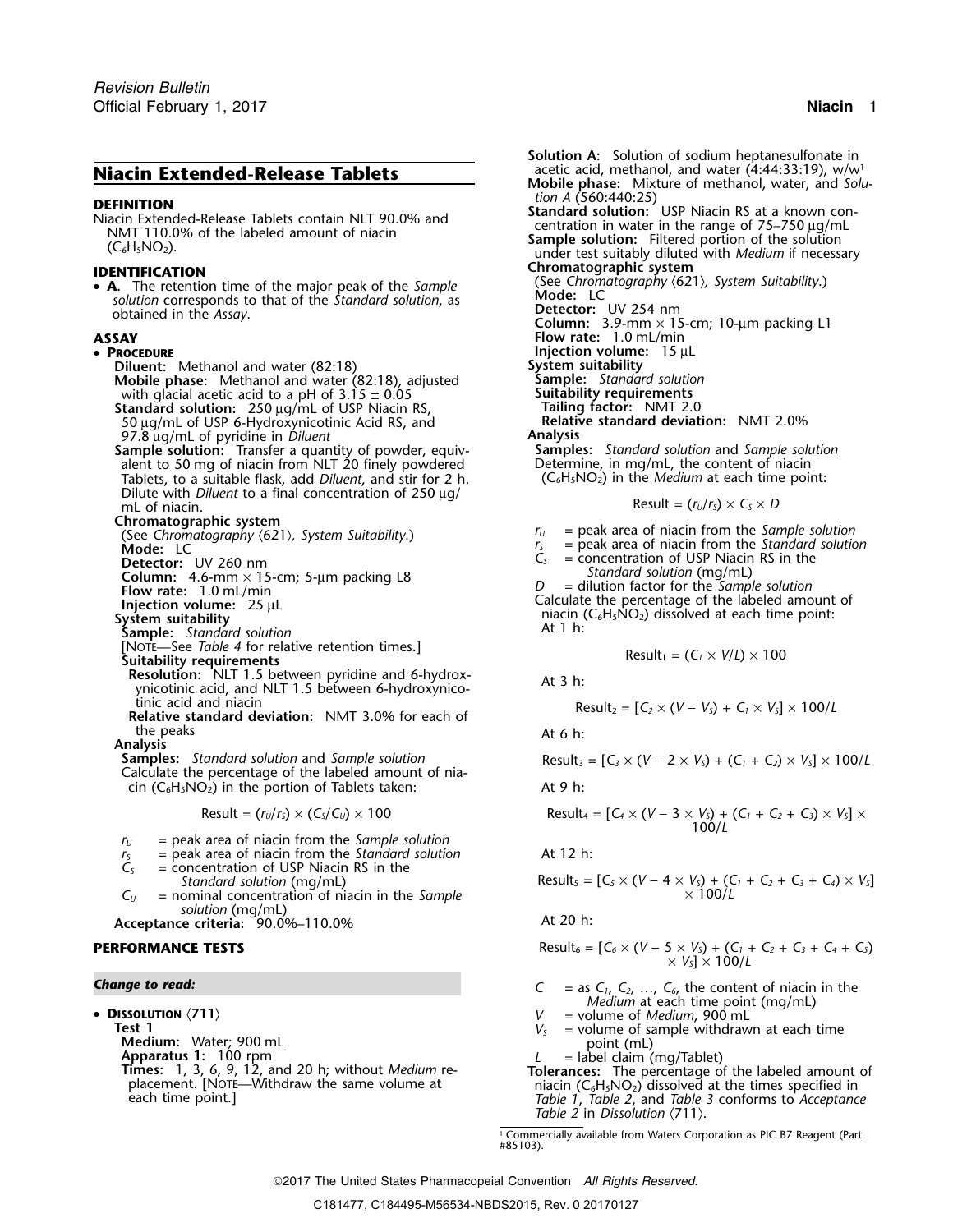|                                               | less/lablet   | Therea portion of the solution u                           |
|-----------------------------------------------|---------------|------------------------------------------------------------|
| Time<br><b>Amount Dissolved</b><br>(h)<br>(%) |               | propriate dissolution medium 50<br>Instrumental conditions |
|                                               | <b>NMT 15</b> | (See Ultraviolet-Visible Spectroscop)<br>Mode: UV          |
|                                               | $17 - 32$     | Analytical wavelength: 262 nm                              |
|                                               | $33 - 48$     | Path length: 1 cm                                          |
|                                               | $43 - 63$     | <b>Blank:</b> Acid stage medium or Bufi                    |
|                                               | $52 - 77$     | <b>Analysis</b>                                            |
|                                               | <b>NLT 75</b> | <b>Samples:</b> Standard solution 1 or                     |

## Table 2. For Tablets labeled to contain 750 mg/Tablet at each time point:

| Time<br>(h) | <b>Amount Dissolved</b><br>(%) | Result = $[(A_U - A_B)/A_S] \times C_S \times D$                                                                                                              |
|-------------|--------------------------------|---------------------------------------------------------------------------------------------------------------------------------------------------------------|
|             | <b>NMT 15</b>                  | $=$ absorbance of the Sample solution<br>$A_{\scriptscriptstyle II}$                                                                                          |
|             | $16 - 31$                      | $A_R$ = absorbance of the Blank                                                                                                                               |
|             | $31 - 46$                      | $=$ absorbance of the Standard solution                                                                                                                       |
|             | $42 - 62$                      | $=$ concentration of USP Niacin RS in t                                                                                                                       |
|             | $51 - 76$                      | Standard solution (mg/mL)                                                                                                                                     |
| 20          | <b>NLT 75</b>                  | $=$ dilution factor for the Sample solution<br>kasta da mata ka mata sa shekarar 1990 a ta 1990 a ta 1990 a ta 1990 a ta 1990 a ta 1990 a ta 1990 a ta 1990 a |

### Table 3. For Tablets labeled to contain 1000 mg/Tablet

| Result <sub>1</sub> = $(C_1 \times V) \times 100/L$                          | <b>Amount Dissolved</b><br>(%) | Time<br>(h) |
|------------------------------------------------------------------------------|--------------------------------|-------------|
| At 4 $h$ :                                                                   | <b>NMT 15</b>                  |             |
| Result <sub>2</sub> = $(C_2 \times V + C_1 \times V_s) \times 100/L$         | $15 - 30$                      |             |
|                                                                              | $30 - 45$                      |             |
| At 12 h:                                                                     | $40 - 60$                      |             |
|                                                                              | $50 - 75$                      |             |
| Result <sub>3</sub> = $[(C_3 + C_2) \times V + C_1 \times V_5] \times 100/L$ | NLT 75                         | 20          |

**Test 2:** If the product complies with this test, the label-<br>ing indicates that it meets USP Dissolution Test 2.

Acid stage medium: 0.1 N hydrochloric acid; 900 mL<br>Buffer stage medium: 6.8 g of monobasic potassium **Buffer stage medium:** 6.8 g of monobasic potassium<br>
1000 mL of water. Adjust with diluted sodium hydroxide pellets in<br>
1000 mL of water. Adjust with diluted sodium hydrox-<br>
ide or phosphoric acid to a pH of 6.8; 900 mL.<br>

- 
- with the *Buffer stage medium*, and run the test for the times specified (additional 20 h for a total of 24 h).<br>[NOTE—Withdraw the same volume at each time point. Pass a portion of the solution through a suitable filter.]
- 

- **Standard solution 1:** Dilute *Standard stock solution* with *Acid stage medium* to a final concentration of 0.01 mg/mL of USP Niacin RS.
- **Standard solution 2:** Dilute Standard stock solution with *Buffer stage medium* to a final concentration of 0.01 mg/mL of USP Niacin RS.<br>Sample solution

- **For Tablets labeled to contain 500 mg:** Dilute a filtered portion of the solution under test with appropriate dissolution medium 25-fold.
- **For Tablets labeled to contain 750 mg:** Dilute a 1 For Tablets labeled to contain 750 mg: Dilute a propriate dissolution medium 33-fold.

**Table 1. For Tablets labeled to contain 500 mg or For Tablets labeled to contain 1000 mg:** Dilute a filtered portion of the solution under test with ap-<br>propriate dissolution medium 50-fold.

**Instrumental conditions**<br>
(See Ultraviolet-Visible Spectroscopy  $\langle 857 \rangle$ .)<br> **Mode:** UV

<sup>9</sup> 43–63 **Blank:** *Acid stage medium* or *Buffer stage medium*

**Samples:** *Standard solution 1* or *Standard solution 2* and *Sample solution* 

Determine the concentration, in mg/mL, of niacin  $(C_6H_5NO_2)$  in the sample withdrawn from the vessel

$$
Result = [(A_U - A_B)/A_S] \times C_S \times D
$$

- $A<sub>S</sub>$  = absorbance of the *Standard solution*
- $C<sub>S</sub>$  = concentration of USP Niacin RS in the <sup>1</sup>/<sub>2</sub> Standard solution (mg/mL)<br>
<sup>D</sup> = dilution factor for the Sample solution

Calculate the percentage of the labeled amount of niacin ( $C_6H_5NO_2$ ) dissolved at each time point:<br>At 1 h:

$$
Result_1 = (C_1 \times V) \times 100/L
$$

$$
Result_2 = (C_2 \times V + C_1 \times V_S) \times 100/L
$$

$$
Result_3 = [(C_3 + C_2) \times V + C_1 \times V_5] \times 100/L
$$

Result<sub>4</sub> = 
$$
[(C_4 + C_2) \times V + (C_1 + C_3) \times V_5] \times 100/L
$$

- 
- 
- 

|  |  |  |  |  |  | Table 4. For Tablets labeled to contain 500 mg/Tablet |  |  |  |  |
|--|--|--|--|--|--|-------------------------------------------------------|--|--|--|--|
|--|--|--|--|--|--|-------------------------------------------------------|--|--|--|--|

| filter.]<br>tandard stock solution: 0.2 mg/mL of USP Niacin                        | Time<br>(h) | <b>Amount Dissolved</b><br>(%) |
|------------------------------------------------------------------------------------|-------------|--------------------------------|
| RS in water                                                                        |             | <b>NMT 25</b>                  |
| <b>tandard solution 1:</b> Dilute Standard stock solution                          |             | $30 - 50$                      |
| with Acid stage medium to a final concentration of<br>0.01 mg/mL of USP Niacin RS. |             | 65–85                          |
| tandard solution 2: Dilute Standard stock solution                                 | 24          | <b>NLT 80</b>                  |

# Table 5. For Tablets labeled to contain 750 and 1000 mg/<br>Tablet

| Time<br>(h) | <b>Amount Dissolved</b><br>(%) |
|-------------|--------------------------------|
|             | <b>NMT 25</b>                  |
|             |                                |

2017 The United States Pharmacopeial Convention *All Rights Reserved.*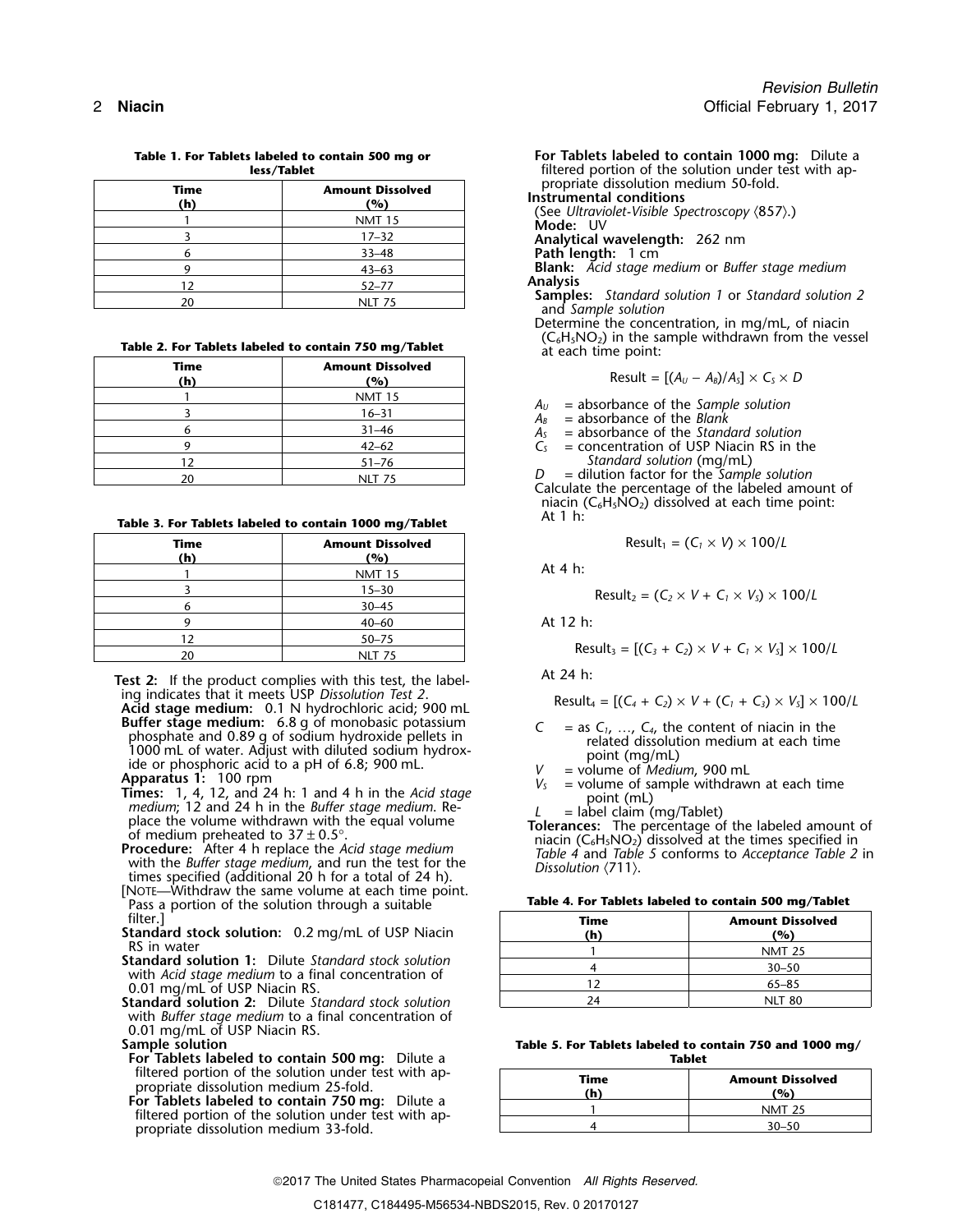| Time<br>(h) | <b>Amount Dissolved</b><br>(%) |
|-------------|--------------------------------|
|             | $55 - 75$                      |
|             | NII T<br>80                    |

**Table 5. For Tablets labeled to contain 750 and 1000 mg/** At 12 h: **Tablet** *(Continued)*

labeling indicates that it meets USP *Dissolution Test 3*.

**Times:** 1, 3, 6, 9, 12, and 20 h; without *Medium*  $V_s$  =  $V_s$ 

[NOTE—Withdraw the same volume at each time point. point (mL) Pass a portion of the solution through a stainless steel *filter*.

**Mobile phase:** Mixture of *Solution A*, methanol, and *ceptance Table 2*. glacial acetic acid (840:150:10)

**Standard solution:**  $(L/900)$  mg/mL of USP Niacin RS in *Medium*, where *L* is the label claim in mg/Tablet [NOTE—Use sonication for complete dissolution, if

**Column temperature:** 40° **Flow rate:** 1.5 mL/min

**Injection volume: 2 µL** 

**Samples:** *Standard solution* and *Sample solution* Determine the concentration, in mg/mL, of niacin (C<sub>6</sub>H<sub>5</sub>NO<sub>2</sub>) in the *Medium* at each time point:

$$
Result_1 = (C_1 \times V/L) \times 100
$$

Result<sub>2</sub> = 
$$
[C_2 \times (V - V_s) + C_1 \times V_s] \times 100/L
$$

$$
Result_3 = [C_3 \times (V - 2 \times V_5) + (C_1 + C_2) \times V_5] \times 100/L
$$

 $Result_4 = [C_4 \times (V - 3 \times V_5) + (C_1 + C_2 + C_3) \times V_5] \times 100/L$ 

Result<sub>s</sub> =  $[C_5 \times (V - 4 \times V_5) + (C_1 + C_2 + C_3 + C_4) \times V_5]$ <br>× 100/L

At 20 h:

**Test 3:** If the product complies with this test, the 
$$
Kest
$$
, the  $Kest$ ,  $Kest$ ,  $Kest$ ,  $Kest$ ,  $Kest$ ,  $Kest$ ,  $Kest$ ,  $Kest$ ,  $Kest$ ,  $Kest$ ,  $Kest$ ,  $Kest$ ,  $Kest$ ,  $Kest$ ,  $Kest$ ,  $Kest$ ,  $Kest$ ,  $Kest$ ,  $Kest$ ,  $Kest$ ,  $Kest$ ,  $Kest$ ,  $Kest$ ,  $Kest$ ,  $Kest$ ,  $Kest$ ,  $Kest$ ,  $Kest$ ,  $Kest$ ,  $Kest$ ,  $Kest$ ,  $Kest$ ,  $Kest$ ,  $Kest$ ,  $Kest$ ,  $Kest$ ,  $Kest$ ,  $Kest$ ,  $Kest$ ,  $Kest$ ,  $Kest$ ,  $Kest$ ,  $Kest$ ,  $Kest$ ,  $Kest$ ,  $Kest$ ,  $Kest$ ,  $Kest$ ,  $Kest$ ,  $Kest$ ,  $Kest$ ,  $Kest$ ,  $Kest$ ,  $Kest$ ,  $Kest$ ,  $Kest$ ,  $Kest$ ,  $Kest$ ,  $Kest$ ,  $Kest$ ,  $Kest$ ,  $Kest$ ,  $Kest$ ,  $Kest$ ,  $Kest$ ,  $Kest$ ,  $Kest$ 

- $\mathbf{C}$  = as  $\mathbf{C}_1$ ,  $\mathbf{C}_2$ , …,  $\mathbf{C}_6$ , the content of niacin in the Apparatus 1: 100 rpm<br>**Times:** 1, 3, 6, 9, 12, and 20 h; without *Medium* **11 below at the volume of** *Medium*, 900 mL
	-
- replacement<br>Note—Withdraw the same volume at each time point.<br>Note—Withdraw the same volume at each time point.<br>point (mL)
	-

Tolerances: The percentage of the labeled amount of **Solution A:** 1 mg/mL of sodium 1-hexanesulfonate niacin (C<sub>6</sub>H<sub>5</sub>NO<sub>2</sub>) dissolved at the times specified in number nonohydrate in water niacin (711), Acmonohydrate in water *Table 6* and *Table 7* conforms to *Dissolution* 〈711〉, *Ac-*

|  |  | Table 6. For Tablets labeled to contain 500 and 1000 mg/ |  |  |
|--|--|----------------------------------------------------------|--|--|
|  |  | Tablet                                                   |  |  |

| NOTE—Use sonication for complete dissolution, if<br>necessary.]               | <b>Time</b> | <b>Amount Dissolved</b> |
|-------------------------------------------------------------------------------|-------------|-------------------------|
| ample solution: Filtered portion of the solution                              | (h)         | $($ %)                  |
| under test                                                                    |             | <b>NMT 20</b>           |
| hromatographic system                                                         |             | $15 - 35$               |
| (See Chromatography $(621)$ , System Suitability.)                            |             | $30 - 50$               |
| Mode: LC                                                                      |             | $40 - 65$               |
| Sample cooler: $10^{\circ}$                                                   |             | $50 - 80$               |
| Detector: UV 262 nm<br><b>Column:</b> 3.9-mm $\times$ 15-cm; 10-µm packing L1 | 20          | <b>NLT 70</b>           |
|                                                                               |             |                         |

| Table 7. For Tablets labeled to contain 750 mg/Tablet |  |  |  |  |  |
|-------------------------------------------------------|--|--|--|--|--|
|-------------------------------------------------------|--|--|--|--|--|

| System suitability<br><b>Sample:</b> Standard solution                                                    | <b>Time</b><br>(h) | <b>Amount Dissolved</b><br>(%) |
|-----------------------------------------------------------------------------------------------------------|--------------------|--------------------------------|
| Suitability requirements                                                                                  |                    | <b>NMT 16</b>                  |
| <b>Theoretical plates: NLT 1000</b><br>Tailing factor: NMT 2.0                                            |                    | $15 - 35$                      |
| <b>Relative standard deviation: NMT 2.0%</b>                                                              |                    | $30 - 50$                      |
| Analysis                                                                                                  |                    | $40 - 65$                      |
| <b>Samples:</b> Standard solution and Sample solution                                                     |                    | $50 - 75$                      |
| Determine the concentration, in mg/mL, of niacin<br>$(C \cup N)$ in the <i>Medium</i> at each time point. |                    | <b>NLT 75</b>                  |

**Test 4:** If the product complies with this test, the label-<br>
ing indicates that it meets USP *Dissolution Test 4*.<br> **Medium:** Water; 900 mL

- $r_5$  = peak area of niacin from the *Sample solution*<br>  $r_5$  = peak area of niacin from the *Standard solution*<br>  $C_5$  = concentration of USP Niacin RS in the<br> *Standard solution* (mg/mL)<br>
Calculate the percentage of the
	- PVDF membrane filter, discarding the first 2 mL of the filtrate.]
- **Standard stock solution:** 0.5 mg/mL of USP Niacin<br>RS in water
- $R$  **Standard solution:** Dilute Standard stock solution with *Medium* to a final concentration of 0.02 mg/mL of At 6 h: USP Niacin RS.

**Sample solution**

- Result<sup>3</sup> = [*C<sup>3</sup>* <sup>×</sup> (*V* <sup>−</sup> 2 <sup>×</sup> *VS*) + (*C1*<sup>+</sup>*C2*) <sup>×</sup> *VS*] × 100/*L* **For Tablets labeled to contain 500 mg:** Dilute a filtered portion of the solution under test with *Me-*At 9 h: *dium* 25-fold.
	- **For Tablets labeled to contain 750 mg:** Dilute a filtered portion of the solution under test with *Me*-100/*L dium* 40-fold.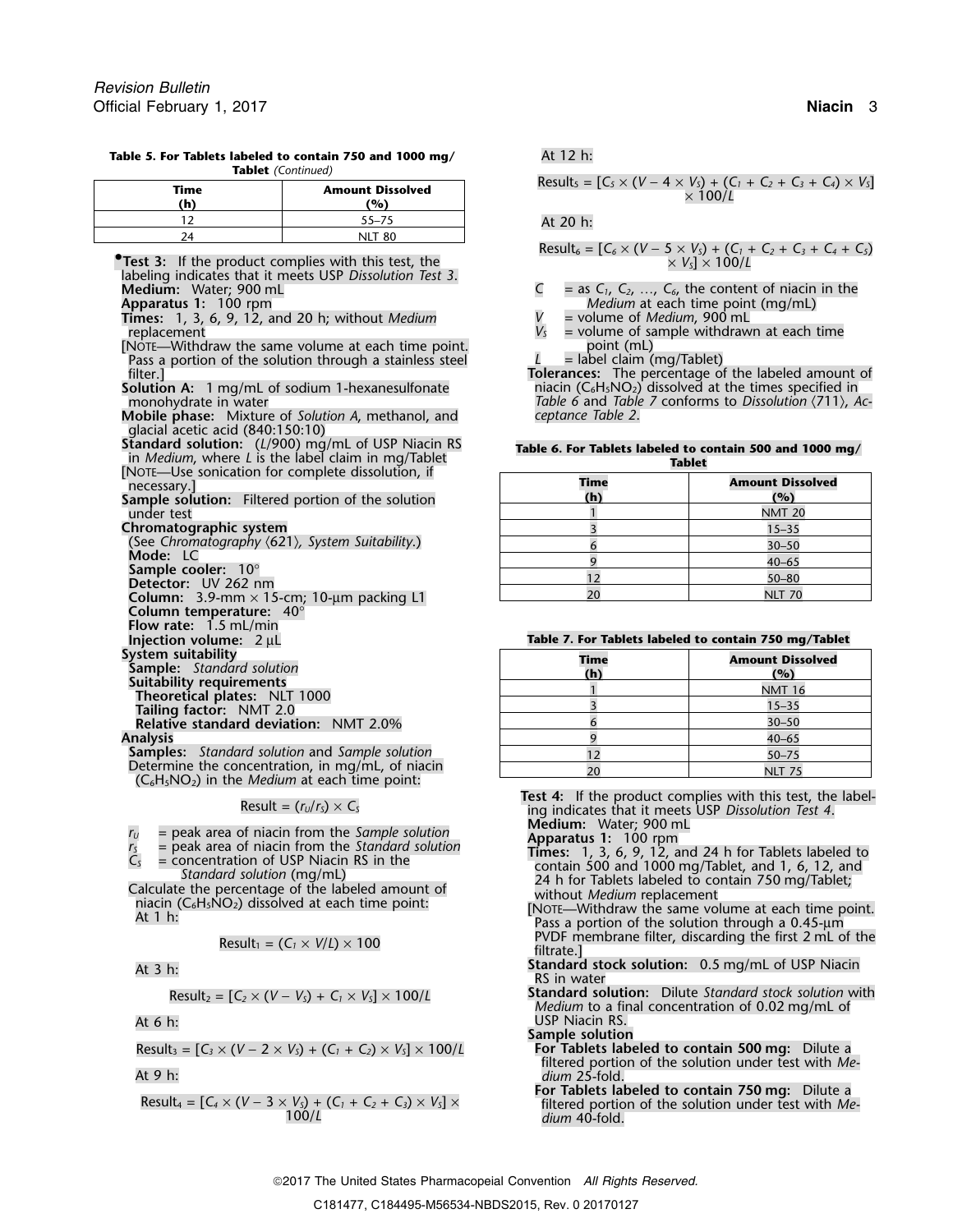**For Tablets labeled to contain 1000 mg:** Dilute a  $C = \text{as } C_1, C_2, \ldots, C_6$ , the content of niacin in the filtered portion of the solution under test with  $Me$ filtered portion of the solution under test with *Me- dium* 50-fold. *dium* 50-fold. **a** *dium* 50-fold. *V* **= volume of** *Medium***, 900 mL <b>Instrumental conditions**  $V_s$  = volume of sample withdraw

(See *Ultraviolet-Visible Spectroscopy* (857).)<br>Mode: UV

**Samples:** *Standard solution* and *Sample solution* Determine the concentration, in mg/mL, of niacin **Table 8. For Tablets labeled to contain 500 mg/Tablet** (C6H5NO2) in the sample withdrawn from the vessel  $at$  each time point:

 $Result = [(A<sub>U</sub> - A<sub>B</sub>)/A<sub>S</sub>] \times C<sub>S</sub> \times D$ 

- $A_U$  = absorbance of the *Sample solution*<br> $A_B$  = absorbance of the *Blank*
- 
- $A<sub>S</sub>$  = absorbance of the *Standard solution*
- $C_{S}$  = concentration of USP Niacin RS in the
- *Standard solution* (mg/mL)

*D* = dilution factor for the *Sample solution* **For Tablets labeled to contain 500 and 1000 mg:**<br>Calculate the percentage of the labeled amount of Calculate the percentage of the labeled amount of **Table 9. For Tablets labeled to contain 750 mg/Tablet**<br>niacin (C<sub>6</sub>H<sub>5</sub>NO<sub>2</sub>) dissolved at each time point: **Time At 1 and 1 Amount Dissolved** 

At 
$$
1 \, \text{h}
$$
:

$$
Result_1 = (C_1 \times V/L) \times 100
$$

$$
Result_2 = [C_2 \times (V - V_3) + C_1 \times V_3] \times 100/L
$$
 24

At 6 h:

Result<sub>3</sub> = 
$$
[C_3 \times (V - 2 \times V_5) + (C_1 + C_2) \times V_5] \times 100/l
$$

$$
Result_4 = [C_4 \times (V - 3 \times V_3) + (C_1 + C_2 + C_3) \times V_3] \times \frac{3}{6}
$$

$$
Result_5 = [C_5 \times (V - 4 \times V_5) + (C_1 + C_2 + C_3 + C_4) \times V_5]
$$
  
 
$$
\times 100/L
$$
 NLT 80

$$
Result_6 = [C_6 \times (V - 5 \times V_5) + (C_1 + C_2 + C_3 + C_4 + C_5) \times V_5] \times 100/L
$$

# the percentage of the labeled amount of niacin **lution, Chromatographic system,** and System suita-<br>(C<sub>6</sub>H,NO<sub>2</sub>) dissolved at each time point: **bility:** Proceed as directed in the Assay. (C **bility:** Proceed as directed in the *Assay*. <sup>6</sup>H5NO2) dissolved at each time point: At 1 h: **Analysis**

$$
Result_1 = (C_1 \times V/L) \times 100
$$

Result<sub>2</sub> = 
$$
[C_2 \times (V - V_5) + C_1 \times V_5] \times 100/L
$$

$$
Result_3 = [C_3 \times (V - 2 \times V_5) + (C_1 + C_2) \times V_5] \times 100/L
$$

Result<sub>4</sub> =  $[C_4 \times (V - 3 \times V_5) + (C_1 + C_2 + C_3) \times V_5] \times$ <br>100/L<br>Total C<sub>U</sub> = nominal concentration of niacin in the Sample<br>solution (µg/mL)

- 
- 
- = volume of sample withdrawn at each time point (mL)
- 

**Mode:** UV<br> **Analytical wavelength:** 262 nm<br> **Path length:** 1 cm<br> **Path length:** 1 cm<br> **Path length:** 1 cm **Analytical wavelength:** 262 nm **Tolerances:** The percentage of the labeled amount of **Path length:** 1 cm niacin (C6H5NO2) dissolved at the times specified in **Blank:** *Medium Table 8*, *Table 9*, and *Table 10* conforms to *Dissolution* **Analysis** 〈711〉, *Acceptance Table 2*.

| Time<br>(h)    | <b>Amount Dissolved</b><br>(%) |  |  |
|----------------|--------------------------------|--|--|
|                | <b>NMT 15</b>                  |  |  |
|                | $17 - 32$                      |  |  |
|                | $33 - 48$                      |  |  |
|                | $48 - 68$                      |  |  |
| $\overline{2}$ | $60 - 80$                      |  |  |
| ۵4             | <b>NLT 80</b>                  |  |  |

| $n$ acin ( $C_6H_5NO_2$ ) dissolved at each time point:<br>At 1 h:           | Time<br>(h) | <b>Amount Dissolved</b><br>(%) |  |
|------------------------------------------------------------------------------|-------------|--------------------------------|--|
| Result <sub>1</sub> = $(C_1 \times V/L) \times 100$                          |             | <b>NMT 15</b>                  |  |
|                                                                              |             | $20 - 40$                      |  |
| At 3 h:                                                                      |             | $48 - 68$                      |  |
| Result <sub>a</sub> = $[C_2 \times (V - V_1) + C_2 \times V_2] \times 100/1$ | 24          | <b>NLT 80</b>                  |  |

|  |  |  |  |  | Table 10. For Tablets labeled to contain 1000 mg/Tablet |  |
|--|--|--|--|--|---------------------------------------------------------|--|
|--|--|--|--|--|---------------------------------------------------------|--|

| Result <sub>3</sub> = $[C_3 \times (V - 2 \times V_5) + (C_1 + C_2) \times V_5] \times 100/L$                                                               | <b>Time</b> | <b>Amount Dissolved</b> |
|-------------------------------------------------------------------------------------------------------------------------------------------------------------|-------------|-------------------------|
| At 9 h:                                                                                                                                                     | (h)         | (%)                     |
|                                                                                                                                                             |             | <b>NMT 15</b>           |
| Result <sub>4</sub> = $[C_4 \times (V - 3 \times V_5) + (C_1 + C_2 + C_3) \times V_5] \times$                                                               |             | $12 - 27$               |
| 100/L                                                                                                                                                       |             | $25 - 45$               |
| At 12 h:                                                                                                                                                    |             | $35 - 55$               |
|                                                                                                                                                             |             | $50 - 70$               |
| Result <sub>s</sub> = [C <sub>s</sub> × (V – 4 × V <sub>s</sub> ) + (C <sub>1</sub> + C <sub>2</sub> + C <sub>3</sub> + C <sub>4</sub> ) × V <sub>s</sub> ] | 24          | <b>NLT 80</b>           |

•

 (RB 1-Feb-2017) At 24 h: • **UNIFORMITY OF DOSAGE UNITS** 〈**905**〉**:** Meet the requirements

### *<sup>V</sup>* **IMPURITIES** *<sup>S</sup>*] × 100/*<sup>L</sup>*

### • **ORGANIC IMPURITIES**

**For Tablets labeled to contain 750 mg:** Calculate **Diluent, Mobile phase, Standard solution, Sample so-**<br> **httion, Chromatographic system, and System suita-**<br> **httion, Chromatographic system, and System suita-**

**Samples:** *Standard solution* and *Sample solution* Calculate the percentage of 6-hydroxynicotinic acid or pyridine in the portion of Tablets taken:<br>At 6 h:

$$
Result = (r_U/r_S) \times (C_S/C_U) \times 100
$$

- *r*<sub>U</sub> = peak area of 6-hydroxynicotinic acid or <br>At 12 h: pyridine from the *Sample solution*<br>  $r_5$  = peak area of 6-hydroxynicotinic acid or
- Result<sub>3</sub> = [C<sub>3</sub> × (V 2 × V<sub>s</sub>) + (C<sub>1</sub> + C<sub>2</sub>) × V<sub>s</sub>] × 100/L  $r_s$  = peak area of 6-hydroxynicotinic acid or pyridine from the Standard solution
- *<sup>C</sup><sup>S</sup>* = concentration of USP 6-Hydroxynicotinic Acid At 24 h: RS or pyridine in the *Standard solution*
	-